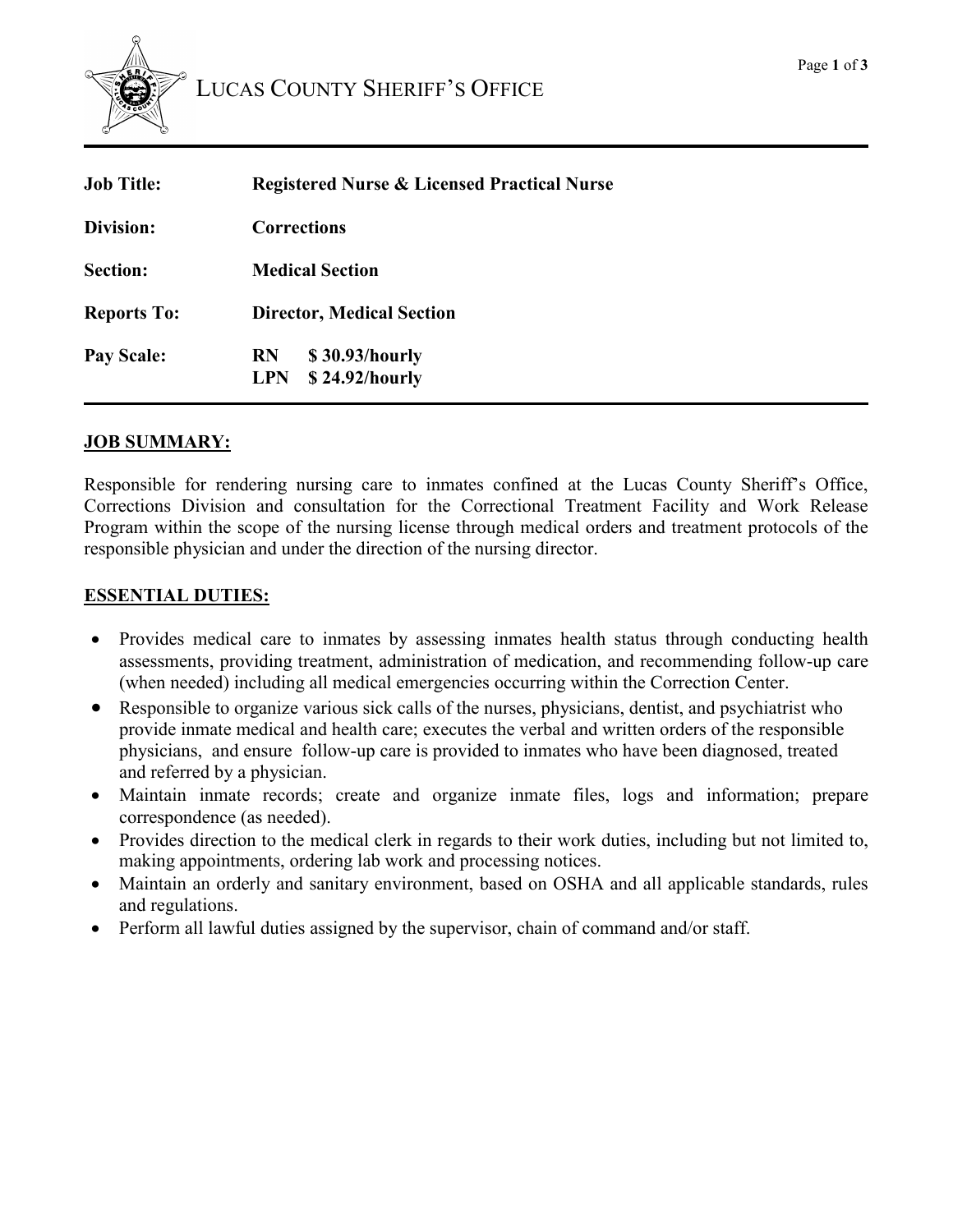

# **QUALIFICATIONS:**

**Education:** Graduate of an approved school of nursing.

#### **License:**

- Licensed to practice nursing in the state of Ohio.
- LPN: current medication certification from an approved credentialing agency.
- Currently certified in a recognized course of cardiopulmonary resuscitation.

### **Experience:**

- Recent minimum of three years experience in general duty nursing
- A minimum of three years correctional nursing experience is highly desired.
- Respected member of the nursing community.

### **Personal Qualifications:**

- Possess knowledge and skill in techniques at good patient care.
- Maintain optimum nursing practice through planned and continuous professional growth.
- Able to plan and organize work and to work independently.
- Possess visual and aural acuity to detect changes in patient's condition.
- Manifest understanding, patience and tact in human relations.

### **Job Relationship:**

- Does not supervise any other employee.
- Is supervised by the director of nursing and the responsible physician.

### **Authority Boundaries:**

• Reports to the responsible physician in all treatment protocol matters and the director of nursing for all department matters.

**Special Requirements:** Pre-employment screening required including passage of employment reference, criminal background check, interview and other qualifications as determined by the Sheriff

### **Probationary Period:**

Individuals appointed or promoted to a position in this class will be required to serve a probationary period of **365** days. Performance will be carefully evaluated during the probationary period. Continuation in this position will be contingent upon successful completion of the probationary period.